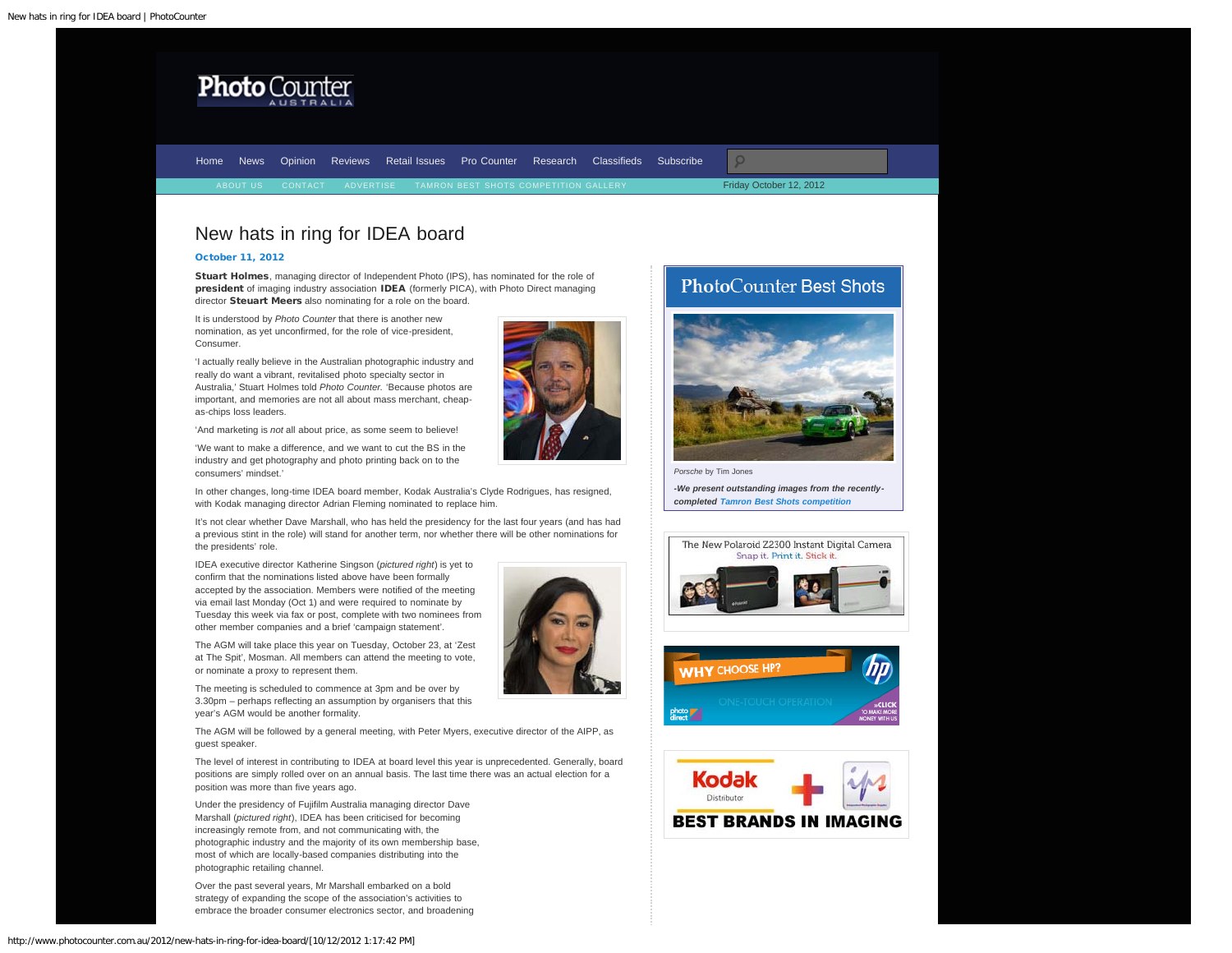

the annual photographic equipment exhibition to include other product categories such as TVs and home entertainment. Over the past few years some \$150 – 200,000 per annum has been spent on print, TV and radio advertising to attract somewhere between 8 – 10,000 consumers to the show (around \$20 per consumer).

To date, the strategy of making the annual photo show more a 'digital lifestyle' event have been singularly unsuccessful, with the GFC dampening any enthusiasm there may have been for extra promotional opportunities among the major Japanese and Korean CE brands.

At the same time, some long-standing traditional exhibitors such as Adeal, Photo Direct, Haldex and FVE have dropped out of the annual event, along with marquee imaging brands such as Sony, Samsung, Panasonic, Olympic and HP.

As a consequence, the 2012 Digital Show in Melbourne, which IDEA was relying on to generate revenue to maintain its executive offices, barely broke even, where in previous years it has generated hundreds of thousands of dollars.

According to sources this revenue downturn, combined with increasing overheads, has seen the association operating at an significant, uncharacteristic and unsustainable loss for the 2011/12 financial year.

<span id="page-1-0"></span>3 THOUGHTS ON "NEW HATS IN RING FOR IDEA BOARD"

Andrew Mason on [October 12, 2012 at 8:51 am](#page-1-0) said: *Great to see Stuart put his namesin the hat for IDEA President. One thing is for certain he will not have his head in the clouds.*

[Reply](http://www.photocounter.com.au/2012/new-hats-in-ring-for-idea-board/?replytocom=3064#respond) [↓](http://www.photocounter.com.au/2012/new-hats-in-ring-for-idea-board/?replytocom=3064#respond)

### <span id="page-1-1"></span>[Phil G](http://fotofast.com.au/) on [October 12, 2012 at 8:53 am](#page-1-1) said:

*Good on you Stuart and Steuart, guys that have built their own businesses with common sense and low egos, with experience but without the comfort of a multi national.*

*Now to see if common sense, which isn't so common these days, prevails.*

[Reply](http://www.photocounter.com.au/2012/new-hats-in-ring-for-idea-board/?replytocom=3065#respond) [↓](http://www.photocounter.com.au/2012/new-hats-in-ring-for-idea-board/?replytocom=3065#respond)

#### [John Swainston](http://www.maxwell.com.au/) on [October 12, 2012 at 1:48 pm](#page-2-0) said:

*News that executives from the broader church of the industry are standing for election is very welcome. As immediate past president, but neither on the board or a candidate, I'd like to add my perspective, drawn from 40 years plus in this business and 25 years of PICA Board experience.*

# **ADEAL 2012 ROADSHOW** OCTOBER  $7 - 31$





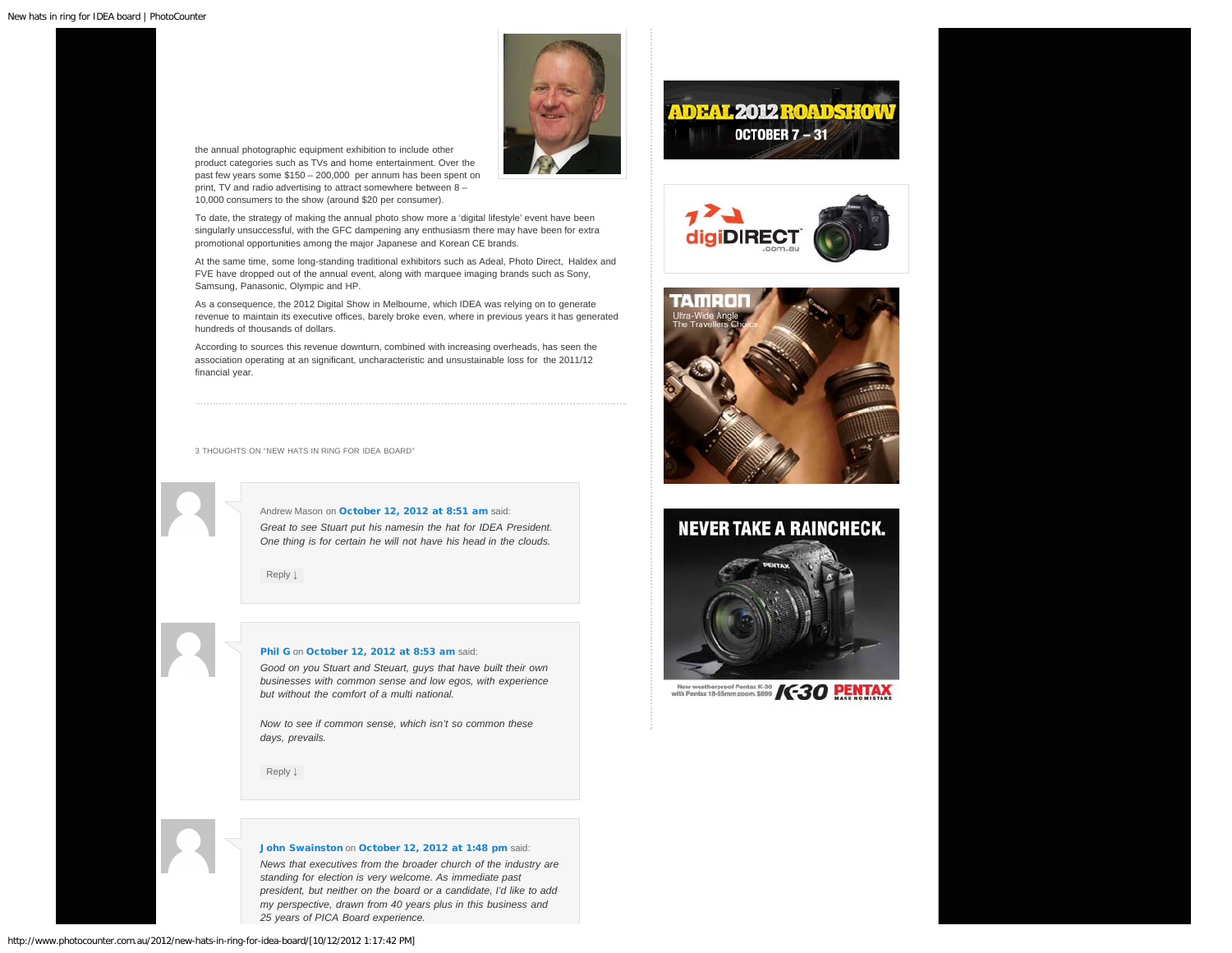<span id="page-2-0"></span>*It's my general my view past Board members should get the hell out of the way and leave things to the current leadership team. I stood aside after one year when it became clear that as an industry we could again have the services of Dave Marshall as president. My own organization is relatively small, and I am overseas on business more than I am here at present. I believed, and still believe, that two years ago we needed someone with international leadership experience and a strong organization behind him to lead us through what would be unprecedentedly challenging times. They have certainly been that. It's not over, either. Leadership is not about popularity. It's about taking people from where they are to where they have not been (H. Kissinger). This industry, the digital industry will never be like it once was. Just look at this last month's 50% decline in Compact camera sales. in fact look at the 300,000 fewer cameras sold year to date, because people find Smartphones a better solution. But also look at how Photo Books are just beginning to create such exciting new opportunities to take those Smartphone pictures to a new value level.*

*We now have a new executive director, again of a remarkably wide and helpful background, but with just 3 months behind her. I believe what everyone needs to appreciate is that the next 6 months are critical to completing the start of a new journey for IDEA, a concept and structure adopted without s single adverse vote at last year's broadly attended AGM. The primary task is to ensure we get next year's show sold and that it offers the widest possible series of values to exhibitors and attendees to embrace the whole industry.*

*What we should all look forward to is a broader based Board taking in the ideas of new Board members, and the ability of the existing Board that's been implementing a tough program of change and charting very complex financial obstacles. I'd personally hope that Dave Marshall can be allowed to complete the tasks and goals set 12 months ago, and supported by added insight from important added voices from the industry. Working together this next year has never been more important. As Directors, naturally, once elected the fiduciary duties of all directors are for the single goal of the organization, not of any interest group or employer interest. The fact that the Imaging industry in its digital form has so many of the key industry leaders already working under those structural constraints to a common goal should be applauded. That others wish to join in that process is also warmly welcomed. I hope they can be accommodated without risking the loss of the Current Board's experience. Certainly our new constitution provides for it. I look forward to everyone remembering that the goal of IDEA (and PICA before it) is simply to grow the Imaging and (now) Digital Lifestyle Industry. Let's work together to achieve that, as a Board, as members.*

*- John S*

[Reply](http://www.photocounter.com.au/2012/new-hats-in-ring-for-idea-board/?replytocom=3069#respond) [↓](http://www.photocounter.com.au/2012/new-hats-in-ring-for-idea-board/?replytocom=3069#respond)

### Leave a Reply

Your email address will not be published. Required fields are marked \*